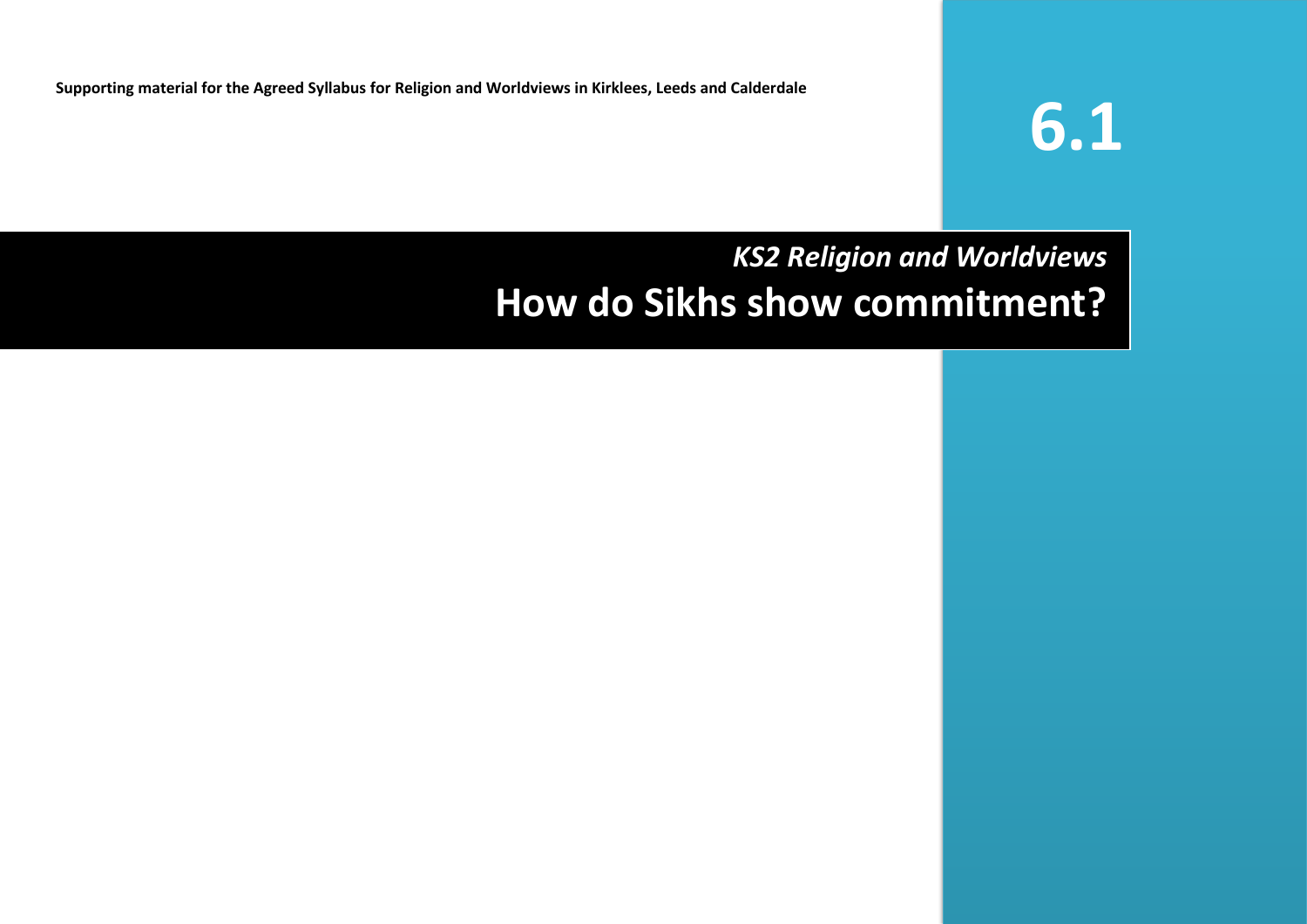**About this unit:** This unit further develops the knowledge and understanding of Sikhism including worship practices and invites pupils to reflect on areas of faith in action in Sikhism. The content of the unit supports pupils to understand and evaluate concepts such as values (and how they inform religious practice), symbols, commitment and service within Sikhism. In so doing, the unit also enables pupils to reflect on the significance of these concepts in their own lives.

**Where this unit fits in:** This unit helps to fulfil the following requirements of the syllabus:

A. Investigate **the beliefs and practices of religions and other world views,** including:

- 2. **Worship and Spirituality:** how individuals and communities express belief, commitment and emotion;
- B. Investigate how religions and other world views address **questions of meaning, purpose and value**, including:
	- 2. **Ultimate Questions** of belonging, meaning, purpose and truth;
- C. Investigate how religions and other world views influence **morality, identity and diversity,** including:
	- 2. **Identity and Diversity:** diversity among and within religions and other world views; individual and community responses to difference and shared human values.

**The religion studied in this unit***:* Sikhism

**Estimated teaching time for this unit:** 8 hours

| <b>Vocabulary</b>                             | <b>Resources</b>                                                                                 |
|-----------------------------------------------|--------------------------------------------------------------------------------------------------|
| In this unit, pupils will have an opportunity | <b>Books</b>                                                                                     |
| to use words and phrases related to:          | Inspiring RE No. 5: Sikhs (RE Today) ISBN 978-1-910261-36-1                                      |
| <b>Guru Gobind Singh</b>                      | My Religion and Me: We are Sikhs (Franklin Watts) ISBN 978-1-4451-3890-9                         |
| <b>Guru Granth Sahib</b>                      | Websites:                                                                                        |
| Khalsa                                        | www.sikhnet.com (a range of excellent story-videos here)                                         |
| Amrit                                         | www.sikhs.org                                                                                    |
| Baptism                                       | www.sikhiwiki.org                                                                                |
| Sewa                                          | <b>Film</b>                                                                                      |
| Langar                                        | BBC DVD - 'Pathways of Belief': Part Two includes an introduction to the 5Ks, the story of Guru  |
| The 5Ks (Kesh – uncut hair, Kangha – comb,    | Gobind Singh, the Khalsa and the amrit ceremony at Baisakhi. Part One includes an explanation of |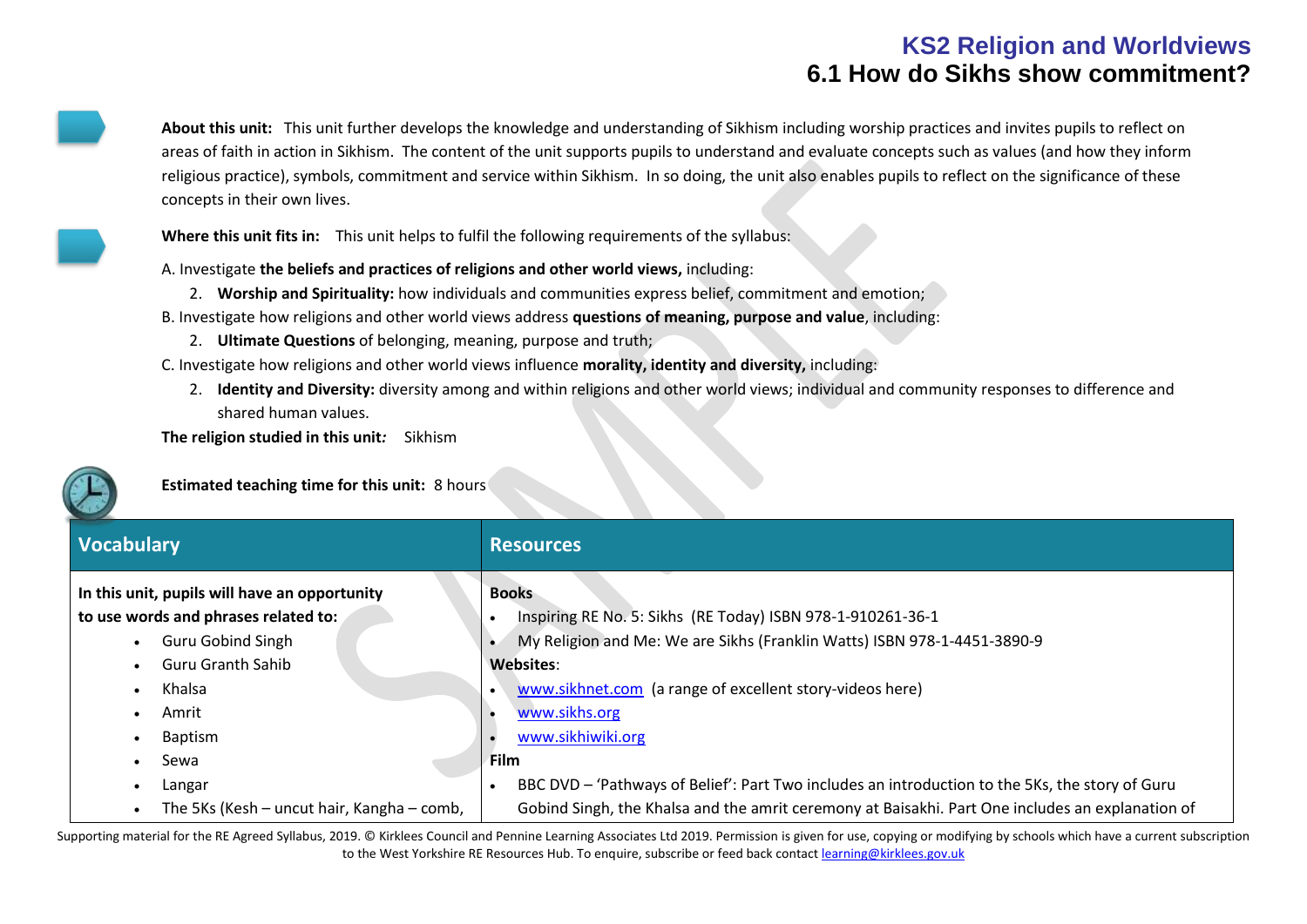Kara – wrist band, Kachera – short trousers, Kirpan – sword) • Khanda symbol Sewa and the Langar. Extracts are available online at BBC Bitesize [www.bbc.com/bitesize](http://www.bbc.com/bitesize) **EXPECTATIONS - Informed by ongoing assessment throughout the unit: Pupils working towards the age related expectations will:** • Explore Sikh practices and celebrations in the home and in the community • Use some religious words to talk about Sikh beliefs and stories • Begin to express ideas by asking and responding to questions about Sikh ways of life **Pupils working at the age related expectations (ARE) for Year 6 will be able to:** • Summarise some features of Sikh practice (e.g. sewa, prayer) in the home and in the community • Using a developing religious vocabulary, explain and give reasons for some Sikh beliefs and symbols (e.g. Khanda, 5Ks) considering the meanings behind them • Discuss and apply ideas about Sikh practices and beliefs, recognising the challenges and value of belonging to the Sikh community **In order to broaden and deepen their learning, some pupils might:** • Compare and contrast Sikh beliefs and ways of life with those of other faiths • Investigate and present ideas about the impact of Sikh beliefs and practices on individuals and communities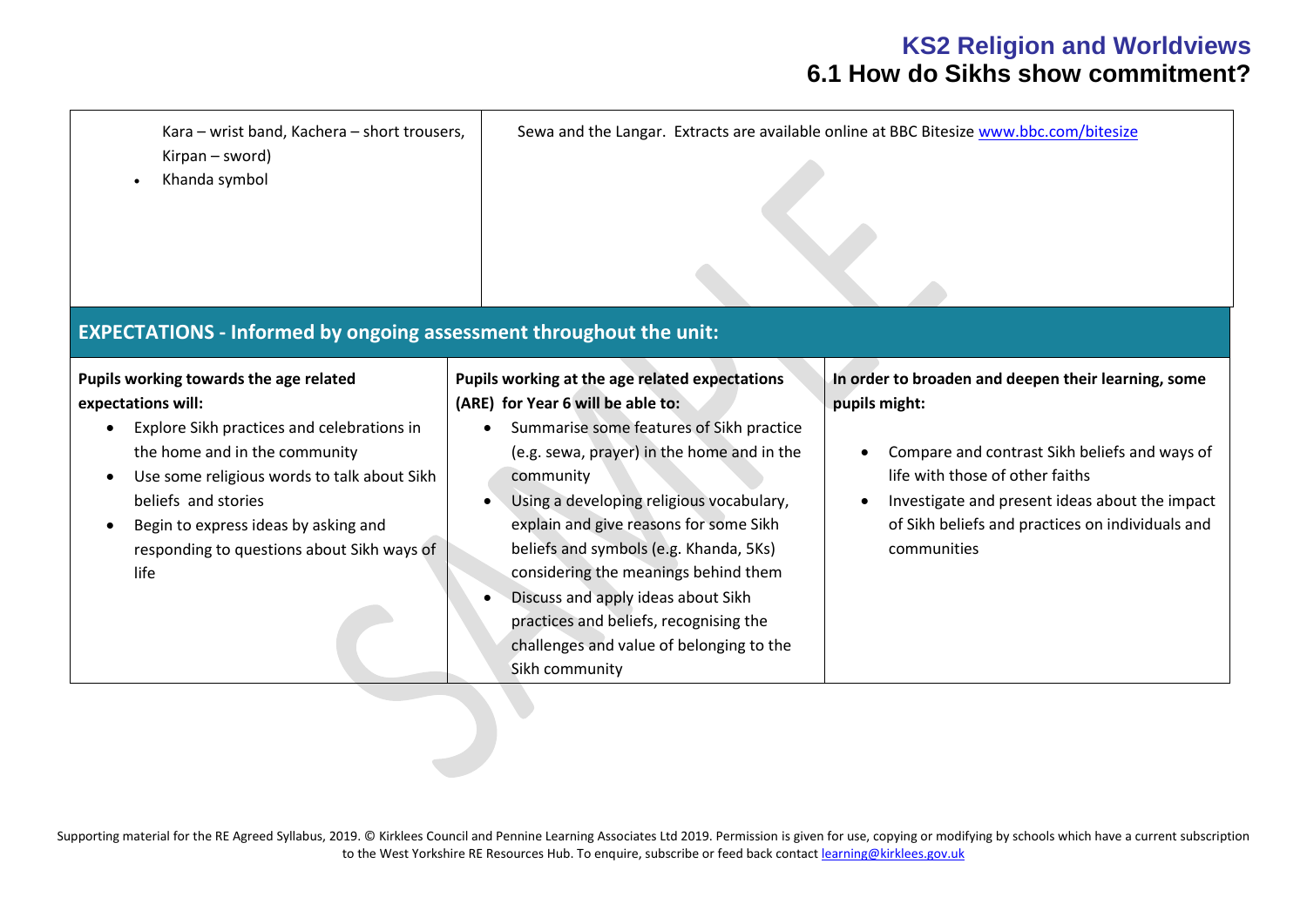# **ASSESSMENT SUGGESTIONS**

Create an imaginary task for students- the local library has decided to put together boxes of pictures and artefacts for schools and other groups to borrow. They have asked your class to choose the relevant resources to go in the box, which the library will buy, and create information cards for teachers including information about the artefacts and questions to ask the children in their class.

Pupils will need to explain the meaning of the artefacts and pictures, using religious vocabulary. The questions they suggest will draw out the significance and meaning of the artefacts, and may make comparisons with artefacts/practices from other religions. Ask pupils to work in groups to complete this task.

#### **CONTRIBUTION TO SMSC DEVELOPMENT**

- **Spiritual development** reflect on personal beliefs and values in response to Sikh stories, beliefs and practices
- **Moral** develop understanding of equality and social justice in response to Sikh values
- **Cultural development** develop appreciation of Sikh heritage globally and locally
- **Social development** development of transferable social skills through collaborative learning with peers

▪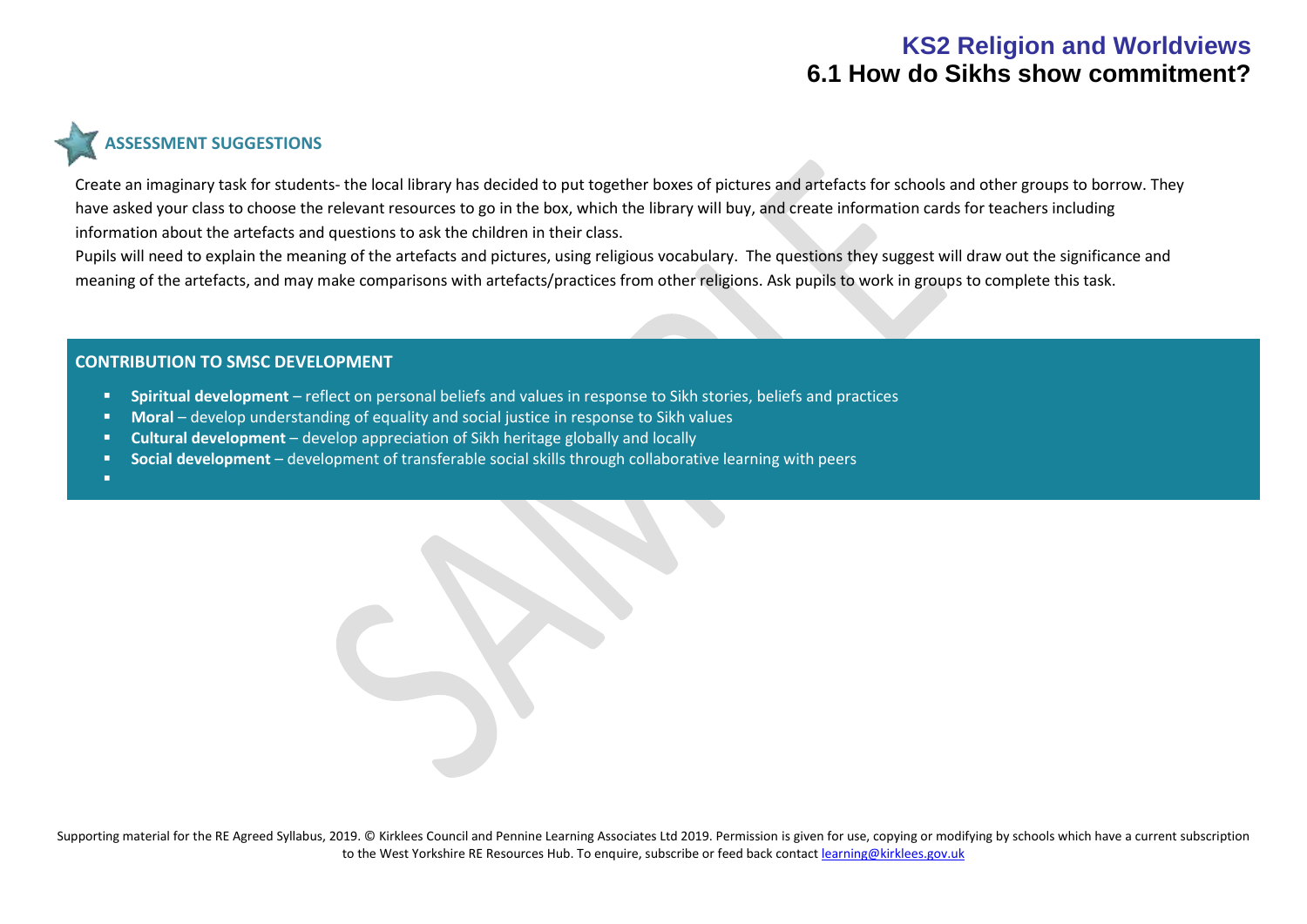| <b>Key Questions</b>                 | <b>Learning</b><br><b>Objectives</b><br>Pupils should:                                                 | <b>Teaching and Learning Opportunities</b>                                                                                                                                                                                                                                                                                                                                                                                                                                                                                                                                                                                                                                                                                                                   | <b>Learning</b><br><b>Outcomes</b><br>Pupils:                                                                                                           | <b>Wider Learning</b><br><b>Opportunities / Points To</b><br><b>Note</b> |
|--------------------------------------|--------------------------------------------------------------------------------------------------------|--------------------------------------------------------------------------------------------------------------------------------------------------------------------------------------------------------------------------------------------------------------------------------------------------------------------------------------------------------------------------------------------------------------------------------------------------------------------------------------------------------------------------------------------------------------------------------------------------------------------------------------------------------------------------------------------------------------------------------------------------------------|---------------------------------------------------------------------------------------------------------------------------------------------------------|--------------------------------------------------------------------------|
| <b>What Values are</b><br>important? | Explore values<br>and understand<br>that people have<br>different ideas<br>about what is<br>important. | Values are things that we think are important or valuable (e.g. love,<br>sharing, generosity, equality, friendship, learning). We show if these<br>things are really important by the way we act.<br><b>Activity Ideas:</b><br>Ask pupils to come up with a list of values that people might think<br>are important. Suggest some ways in which people could<br>demonstrate important values in their own lives. What is the<br>difference between saying something is important and actually<br>doing something about it? Explore what values pupils have, why<br>they hold them, and how they show them in their own lifestyles.<br>Play the Values Game (Resource pack). Discuss the values pupils<br>have prioritised/ discarded. Explain their reasons. | Discuss and<br>compare a range of<br>important values<br>Apply ideas to their<br>own experiences<br>and values.<br>Weigh up different<br>points of view |                                                                          |

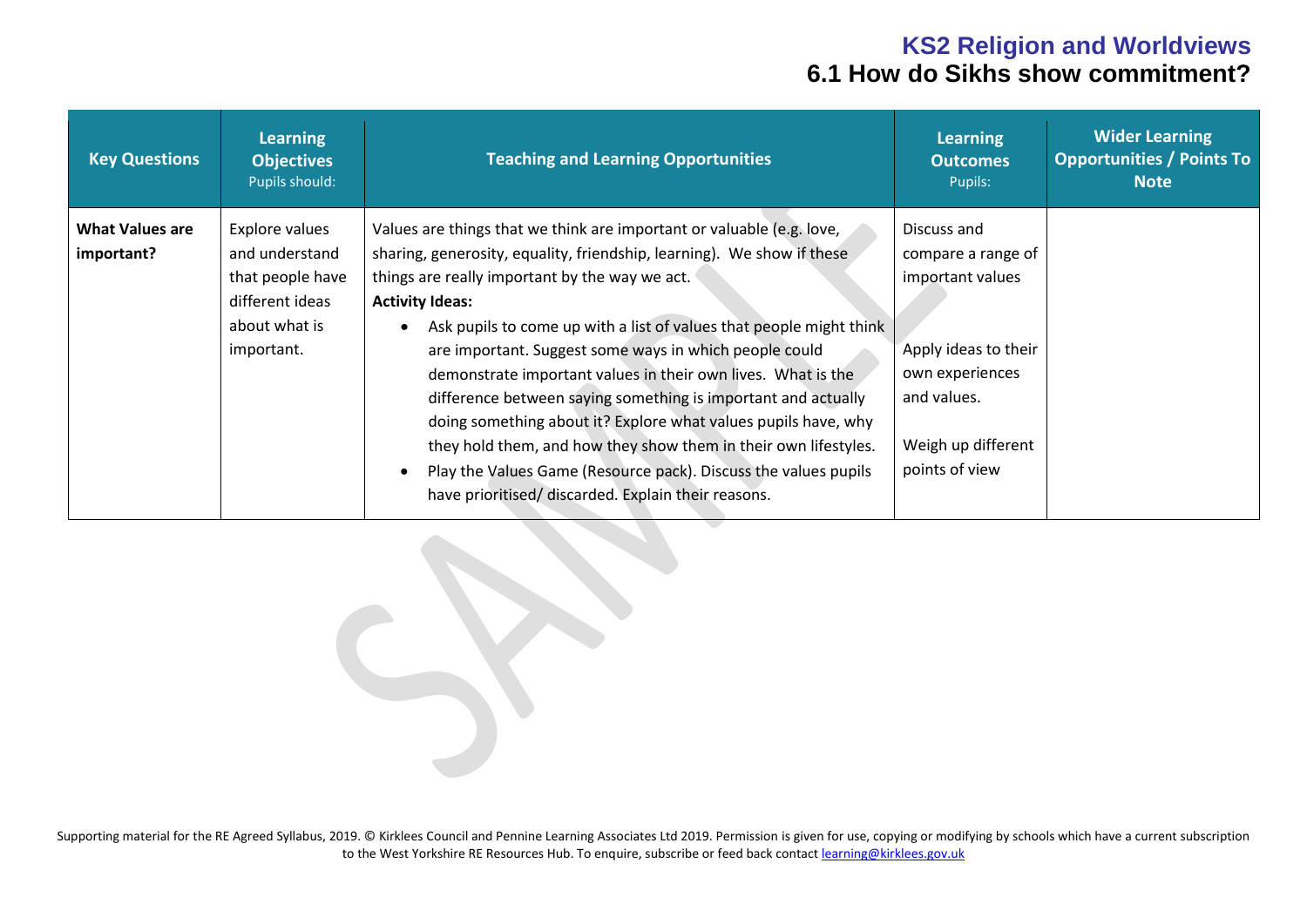| <b>How do Sikhs</b> | Understand how  | Make links to previous work on Guru Granth Sahib from Lower Key Stage     | Summarise and       | NB: Sikhs remove shoes,       |
|---------------------|-----------------|---------------------------------------------------------------------------|---------------------|-------------------------------|
| show commitment     | Sikhs           | 2 with reminders about the treatment of the Guru Granth Sahib at home     | give reasons for    | cover head, bow in front of   |
| to their faith      | demonstrate     | and in the Gurdwara.                                                      | Sikh daily practice | Guru Granth Sahib to show     |
| through religious   | values through  | Each day, the Guru Granth Sahib is respectfully uncovered at dawn by a    |                     | respect. The Guru Granth      |
| practice?           | daily religious | baptized Sikh. Those present recite the ardas prayer (see resource pack). |                     | Sahib is on a raised          |
|                     | observance.     | It is then opened randomly; the top left passage is read aloud to those   |                     | platform and draped in        |
|                     |                 | present to contemplate. At the end of the day the closing ritual sukhasan | Reflect on personal | luxurious cloths (rumala). It |
|                     |                 | (literally – to sit comfortably) is performed, which includes ardas and   | values and make     | is protected by a canopy      |
|                     | Reflect on and  | evening prayers before the book is closed, wrapped in the rumalas and     | links with Sikh     | and fanned when opened        |
|                     | consider own    | put away. Before saying prayers, Sikhs quietly recite the Mool (Mul)      | beliefs             | as a sign of attentive        |
|                     | values.         | Mantar to concentrate their minds.                                        |                     | respect.                      |
|                     |                 | Discuss why Sikhs might start and end their day in this way.              |                     | See resource pack for         |
|                     |                 | <b>Activity idea</b>                                                      |                     | further information about     |
|                     |                 | Stilling activity: time to think about our own values (see resource       |                     | worship.                      |
|                     |                 | pack)                                                                     |                     |                               |
|                     |                 |                                                                           |                     |                               |

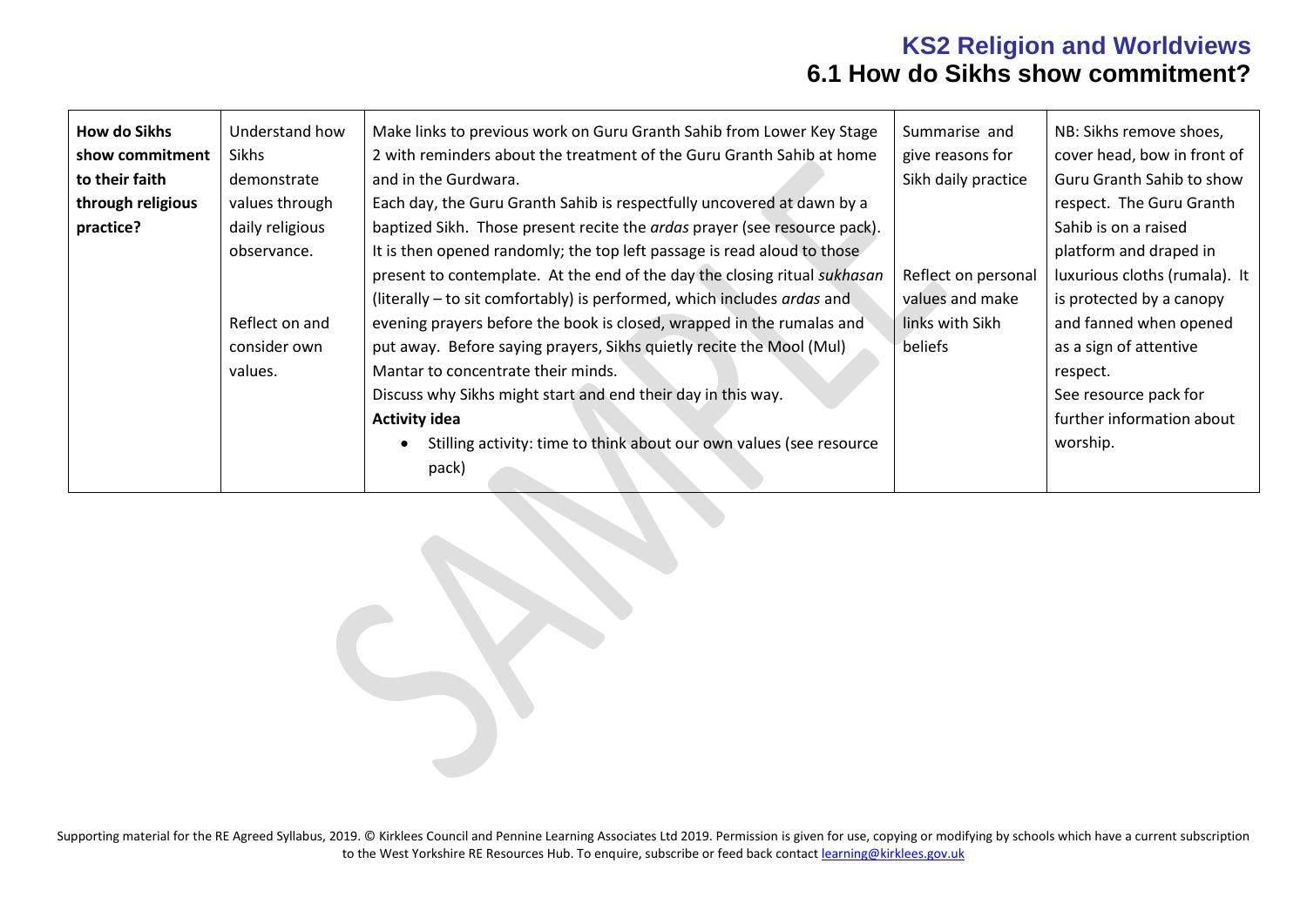| <b>Key Questions</b>                                                                                                                     | <b>Learning</b><br><b>Objectives</b><br>Pupils should:                                       | <b>Teaching and Learning Opportunities</b>                                                                                                                                                                                                                                                                                                                                                                                                                                                                                                                                                                                                                                                                                                                                                                                                                                                                                                                                                                                                                         | Learning<br><b>Outcomes</b><br>Pupils:                                                    | <b>Wider Learning</b><br><b>Opportunities / Points To</b><br><b>Note</b>                                                                                                                                                                                                                                                                                                         |
|------------------------------------------------------------------------------------------------------------------------------------------|----------------------------------------------------------------------------------------------|--------------------------------------------------------------------------------------------------------------------------------------------------------------------------------------------------------------------------------------------------------------------------------------------------------------------------------------------------------------------------------------------------------------------------------------------------------------------------------------------------------------------------------------------------------------------------------------------------------------------------------------------------------------------------------------------------------------------------------------------------------------------------------------------------------------------------------------------------------------------------------------------------------------------------------------------------------------------------------------------------------------------------------------------------------------------|-------------------------------------------------------------------------------------------|----------------------------------------------------------------------------------------------------------------------------------------------------------------------------------------------------------------------------------------------------------------------------------------------------------------------------------------------------------------------------------|
| What symbols are<br>important to<br>Sikhs?<br><b>How do Sikhs</b><br>show commitment<br>to their faith<br>through the use of<br>symbols? | <b>Understand Sikh</b><br>belief about<br>symbols of<br>identity and what<br>they represent. | Introduce pupils to Sikh artefacts, including the 5Ks.<br><b>Activity ideas:</b><br>Produce a tray of artefacts or pictures connected to Sikhism. The<br>$\bullet$<br>tray is covered with a cloth. Divide the class into groups of five.<br>Each child in the group is numbered 1-5. All the 'number ones'<br>have 30 seconds to look at the items and remember as much as<br>possible. Write or draw this onto a large sheet in the group.<br>Repeat for number twos, threes etc in turn until as full as possible<br>a picture is built up.<br>Introduce pupils to the 5Ks worn by Khalsa Sikhs - Kesh (uncut<br>hair), kangha (comb), kara (a steel wrist band), Kachera (short<br>trousers), kirpan (sword). Pupils undertake further research on<br>the 5Ks. Ask groups of pupils to research what each symbol<br>represents and why it is worn. Groups to create a short<br>presentation/poster of their findings.<br>Watch the BBC DVD or Bitesize clip about the 5Ks. Make notes<br>$\bullet$<br>about the meaning and importance of each of the symbols. | Identify and<br>explain Sikh<br>symbols, including<br>the 5Ks                             | BBC DVD - 'Pathways of<br>Belief': Part Two includes an<br>introduction to the 5Ks.<br>Also available in BBC<br>Bitesize.<br>https://www.bbc.com/bites<br>ize/clips/z3sb9j6<br>See Resource Pack for an<br>introduction to the 5Ks.<br>See resource pack for<br>explanation of the<br>symbolism and importance<br>of swords and other<br>weapons in Sikh belief and<br>practice. |
| <b>How are Sikh</b><br>beliefs about<br>commitment<br>represented in<br>their teachings?                                                 | Investigate how<br>Sikh teachings<br>and stories<br>influence Sikh<br>practice.              | Investigate the story of Guru Gobind Singh - calling the 5 faithful ones<br>(Panj Pujari) and the creation of the Khalsa. (See Resource pack). This<br>event leads to the Kirpan being given to Sikhs - defending the faith. Sikhs<br>should be willing to die for their faith. The Kirpan that Sikhs carry today is<br>symbolic of this.<br><b>Activity ideas:</b>                                                                                                                                                                                                                                                                                                                                                                                                                                                                                                                                                                                                                                                                                                | Summarise and<br>explain how Sikh<br>teachings and<br>stories influence<br>Sikh practice. | BBC DVD - 'Pathways of<br>Belief': Part Two includes an<br>animated retelling of the<br>story of Guru Gobind Singh<br>and the creation of the<br>Khalsa.                                                                                                                                                                                                                         |